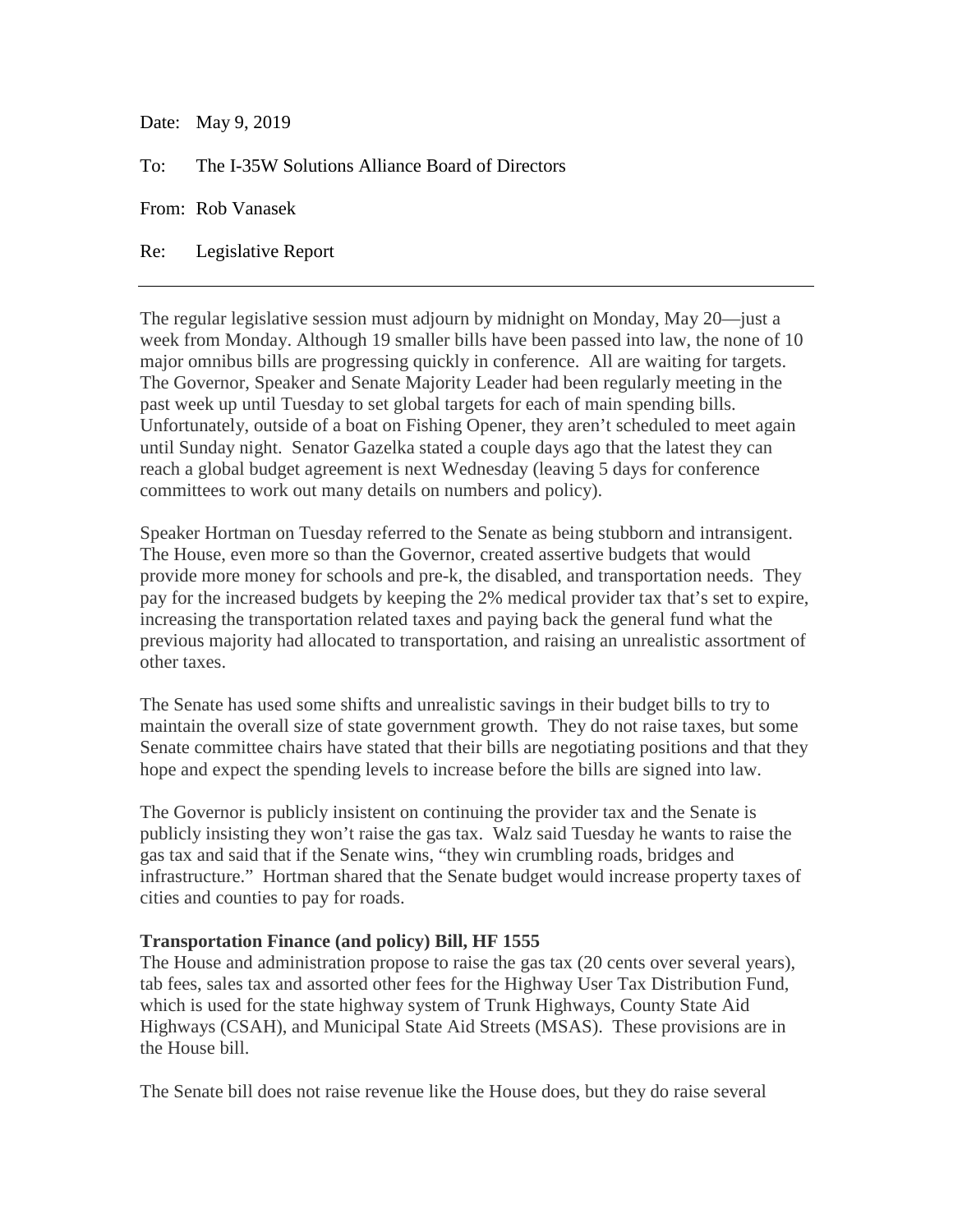hundred thousand dollars by placing fees on plugin hybrid cars and increasing them on electric cars. The Senate bill only spends the base budget with no new significant investments in transportation or transit.

House conferees on HF 1555 are Hornstein, Koegel, Tabke, Richardson, and Torkelson; Senate conferees are Newman, Jasinski, Hall, Rarick, and Dibble.

# *Transportation*

Non-partisan fiscal staff project that once fully phased in, the rough total of all new funds in each year over the current forecast (MSAS, CSAH, Trunk Highways) would be close to \$900M in the administration's budget, \$800M in the House's bill and \$90M in the Senate's bill over today's funding four years from now. There's a \$6B shortfall over the next ten years and another \$18B short in the following ten years according to MnDOT.

The House bill provides \$25M annually in new money for Corridors of Commerce,

## *Transit*

The administration would increase sales taxes in the seven-county metro area by 1/8 cent for transit. This would raise \$1.5B over 10 years and build 10 BRT routes over that time.

The House bill has a half cent sales tax for transit that would likely build out 2 or 3 additional busways over that time and allows the Metropolitian Council's Transportation Advisory Board to steer half the money raised to projects under the following categories: 30% for roads, 30% for transit, 10% for bike and 30% is flexible.

A few business organizations are pushing for new investments in transit because their members are sharing that Denver is taking employees and prospective talent from the Twin Cities region due to the transit investments made there. East Metro Strong testified that they have businesses moving to Minneapolis due to the transit investments there and lack of transit investment in the east metro.

The House bill would pay almost \$2M annually and requires the Metropolitan Council to serve Lakeville with Metro Mobility.

# **Dan Patch Prohibition Repealed**

The House bill removes the prohibition to study the Dan Patch corridor – see attached.

# **MnPASS Money for 35W Cooridor Repealed**

In the Senate version of HF 1555, the revenue from MnPASS lanes basically would supplant the existing funds used for maintaining the road instead of providing expansion and improvements of transit services in the corridor and also require 3 people to ride in the MnPASS/HOV lane. This was in Senator Newman's SF 904 and reported on in March. I have spoken with Senator Hall on multiple occasions as has Commissioners Workman and Holberg. Unfortunately Senator Hall was the deciding vote on a floor amendment to keep these provisions. Additional information is attached and is also found in the March Legislative Report.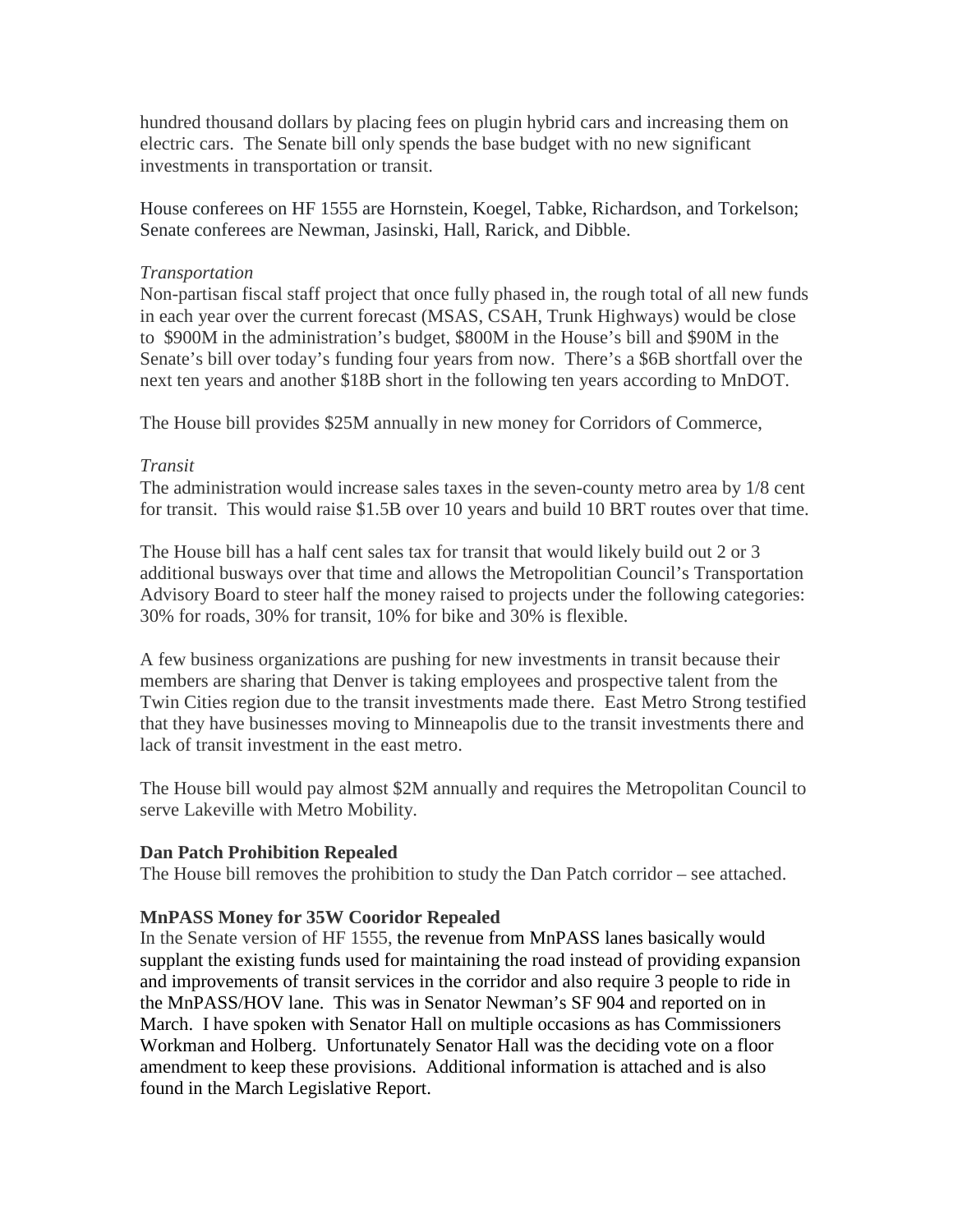# **SF 1093 (HF1555 1st Unofficial Engrossment) Causes Loss of Hundreds of Thousands of Dollars to 35W Transit Services**

SF 1093 the Senate Omnibus Transportation Bill, Newman, would change MnPASS lanes revenue distribution. All MnPASS lanes would be required to use the generated revenue in the same manner.

The bill repeals the I-35W HOV lane account (160.93, subd 2a). 35W is the only corridor that has this type of account, which requires all money from fees collected in the account to stay in the corridor and be used for administration of the collection system and much of the remaining amount is transferred to the Metropolitan Council for improvement of bus transit including capital expenses for use exclusively in the corridor. Any additional dollars are then used for transportation capital improvements in the corridor consistent with the goals of the urban partnership agreement. It was the urban partnership agreement that provided the money for the additional lane.

Under the bill the revenue from MnPASS lanes basically would supplant the existing funds used for maintaining the road instead of providing expansion and improvements of transit services in the corridor.

The goal of the MnPASS lanes is to move more people through the corridor, more efficiently. MnPASS transponders make up 25% of cars in the HOV lanes, but only 12% of the people. A single MnPASS lane on 35W carries the majority of the people at rush hour and that's due to so many riding transit via the bus. Buses alone carry 42% of the people during rush hour on 35W in the south metro - This is equal to a full lane and a half of traffic, which we don't have space or dollars to build out. We want more transit services to ease congestion for freight and commuters that aren't able to take the bus. SF 1093 takes away funds for expansion and improvement of transit services on 35W.

The bill also increases the minimum number of occupants in a vehicle to qualify for free travel in a MnPASS lane from 2 occupants to 3 occupants. This is a premature move as the 35W MnPASS lanes have years to go before their capacity is used up. This change would unnecessarily clog the general purpose lanes.